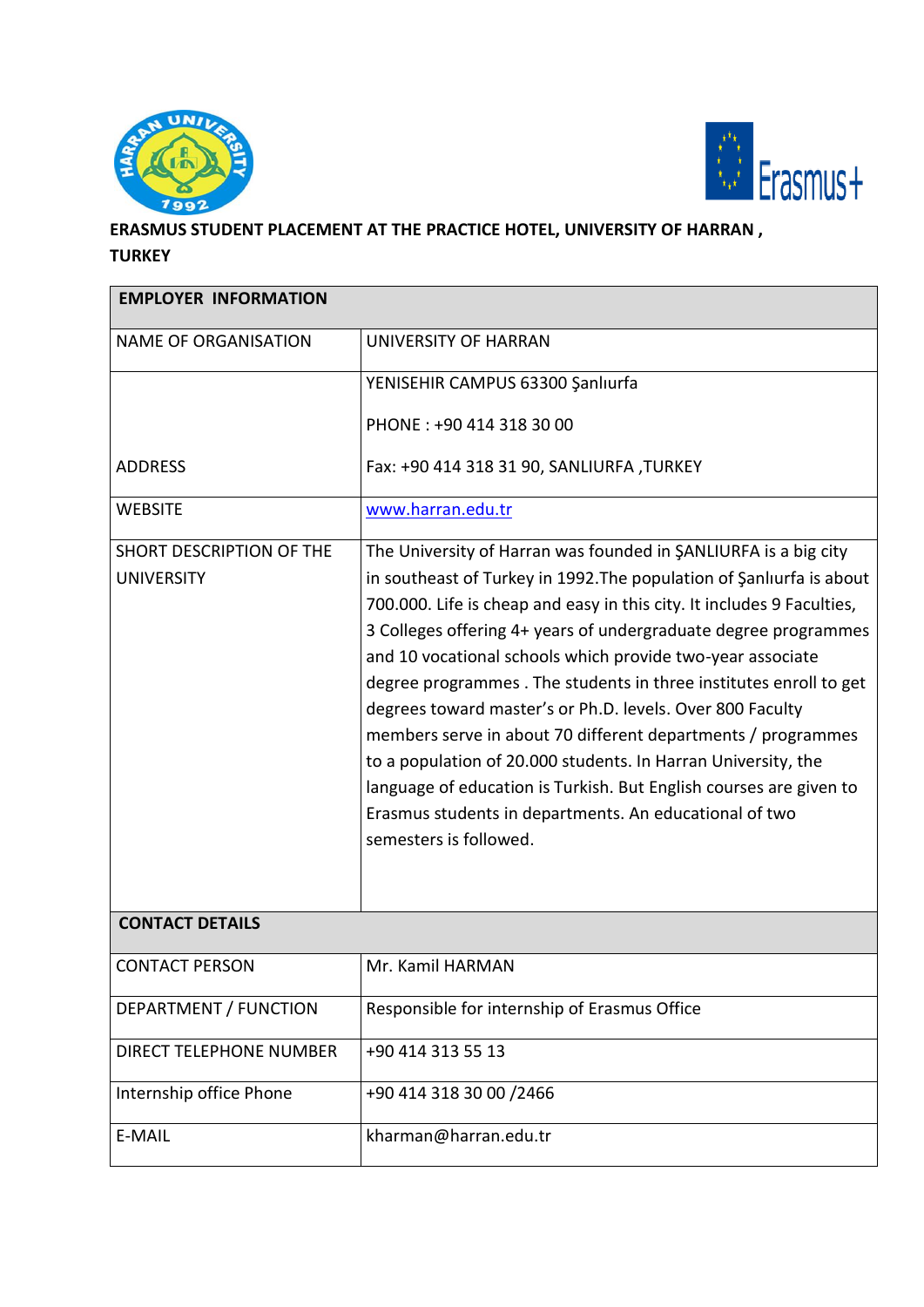| <b>PLACEMENT INFORMATION</b>                                  |                                                                                                                                                       |  |
|---------------------------------------------------------------|-------------------------------------------------------------------------------------------------------------------------------------------------------|--|
| DEPARTMENT / FUNCTION                                         | TOURISM AND HOTEL MANAGEMENT DEPARTMENT PRACTICE<br>HOTEL OF HARRAN UNIVERSITY-TURKEY                                                                 |  |
|                                                               | (About 10 staff work at Harran University Practice Hotel-in three<br>departments.                                                                     |  |
|                                                               | -Housekeeping Service, (Bed Tasks, Decorating rooms)                                                                                                  |  |
|                                                               | -Food and Beverage Department, (only breakfast, Hot and soft<br>drinks)                                                                               |  |
|                                                               | -Public Relations.                                                                                                                                    |  |
| <b>DESCRIPTION OF ACTIVITIES</b><br><b>AND TASKS</b>          | Assisting in our staff on Housekeeping Service & Food and<br>$\bullet$<br><b>Beverage Department</b>                                                  |  |
| <b>START DATE</b>                                             | Any time from 1st October, 2014 -2015 on                                                                                                              |  |
| <b>DURATION</b>                                               | 2 to 6 months                                                                                                                                         |  |
| <b>WORKING HOURS PER WEEK</b>                                 | 30 hours/week                                                                                                                                         |  |
| <b>ACCOMMODATION</b>                                          | We can reserve accommodation at the Students Residence Hall,<br>Dormitory paid by the trainee at student rates. (30-40 Euros per<br>month)            |  |
| <b>OTHER BENEFITS SUPPLIED</b>                                | We can provide:                                                                                                                                       |  |
|                                                               | City card for student transportation from dormitory to the<br>office paid by the trainee at student rates.                                            |  |
|                                                               | Food card for the University Restaurant (depending on the<br>٠<br>dates and opening hours of the restaurant) paid by the<br>trainee at student rates. |  |
|                                                               | Assisting learning Turkish                                                                                                                            |  |
| <b>OTHER</b>                                                  | Internship is unpaid. Student should be fully granted by his/her<br>home University through the Erasmus Student Mobility<br>Programme.                |  |
| <b>REQUIREMENTS</b>                                           |                                                                                                                                                       |  |
| REQUESTED PROFILE OF THE<br><b>ERASMUS STUDENT (fields of</b> | 1. The student enrolled at Bachelor's or Master's level Degree of<br>Tourism and Hotel Management Department of University.                           |  |